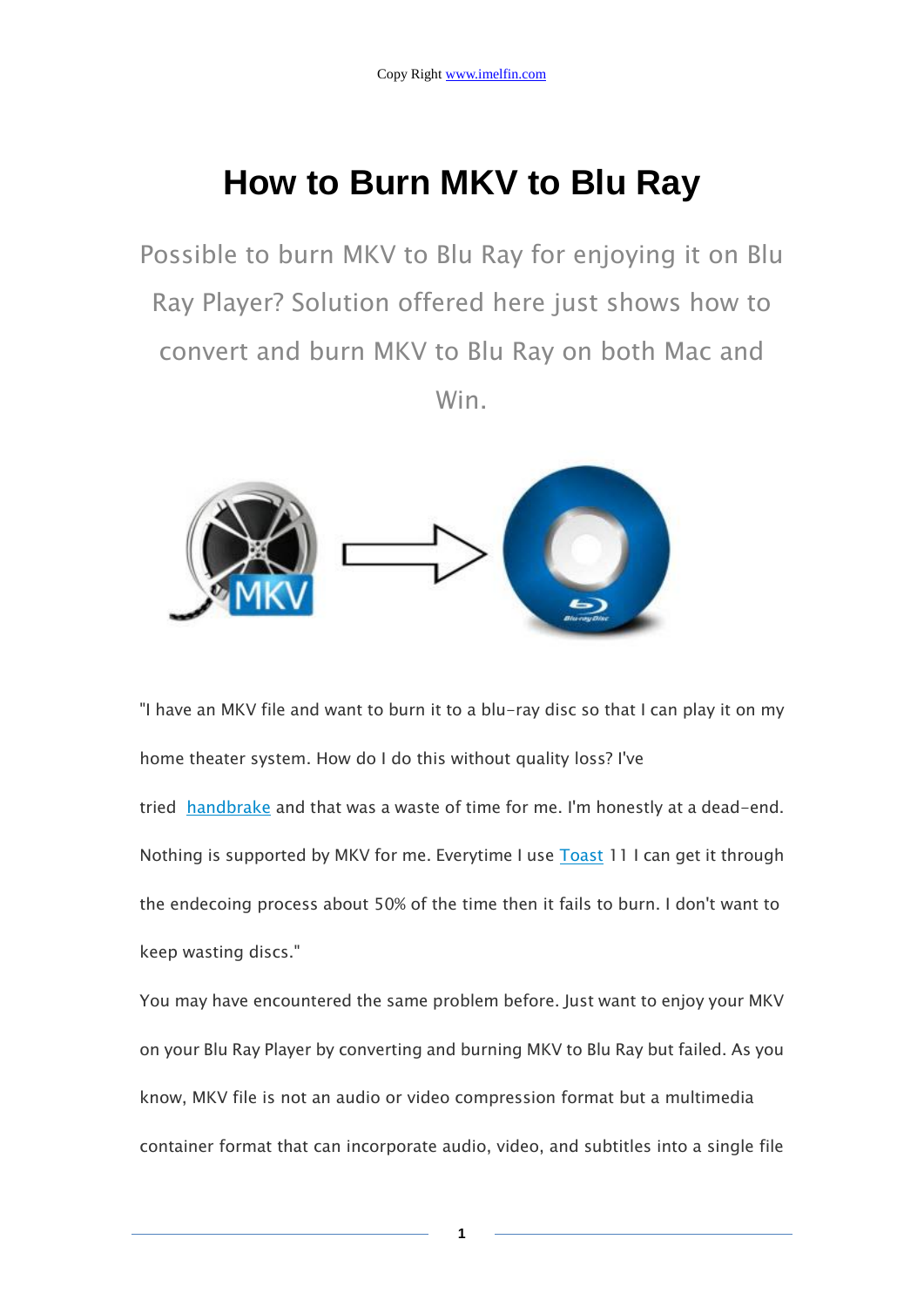even if they use different type of encoding. So it's not easy to get job done with software like handbrake.

But now I will introduce an excellent MKV to Blu Ray Burner and show you how to successfully burn MKV to Blu Ray disc. The tool is *[imElfin Blu-Ray Creator](http://www.imelfin.com/blu-ray-creator.html)* which can create Blu Ray/DVD from all video formats like MKV, MP4, MOV, WMV, AVI, ASF, DAT, FLV, VOB, 3GP etc with no quality loss. What makes me quite satisfied is the provided 40+ disc templates and menus and amazing editing effects including trimming, cropping, adding watermark and converting 2D to 3D. With all these features, I'm able to customize my MKV file as I like before burning it to Blu Ray disc. According to my operation, this tool is easy to use and burns MKV to Blu Ray with fast speeds.

Download this tool to have free trial to burn MKV to Blu Ray on both Mac and Win.



Before you start, make sure you have a blank BD-25 or BD-50 and blu ray player in your computer.

# How to Burn MKV to Blu Ray with imElfin Blu-Ray Creator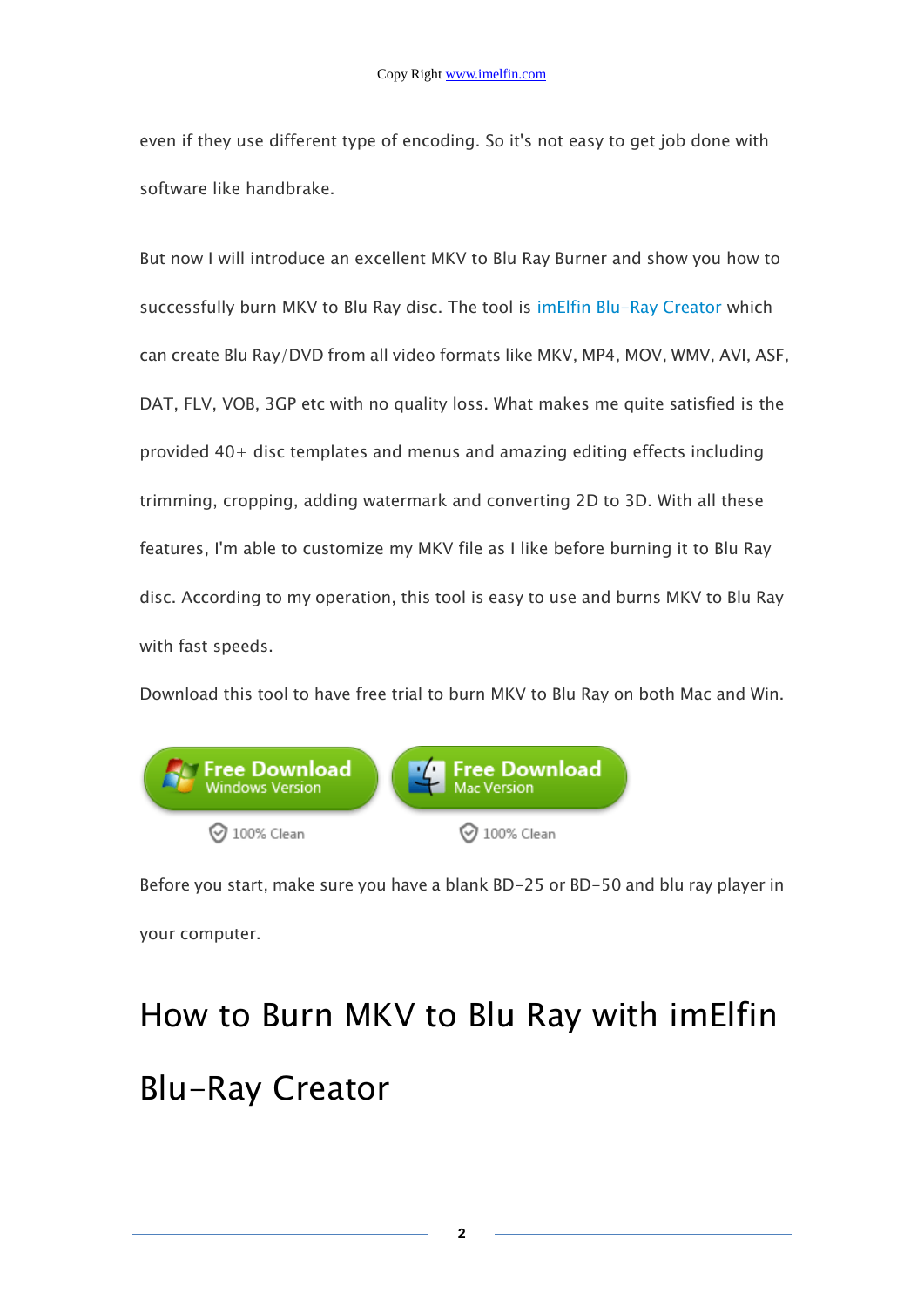### Step 1: Add MKV file into this tool

After installing and running this software, click "Add Video" button at the top left side to add your MKV file or directly drag your file into this tool. If you want to burn MKV to Blu Ray with subtitles, you can select "Add Subtitle" like the following picture shows.



### Step 2: Make some editing and settings before burning to Blu Ray

#### Edit your MKV file

As I have mentioned above, this tool owns wonderful editing feature. To access it, just click the Edit icon shown in the previous picture or right click on the MKV file you have added and then choose "Edit". You can trim your MKV file to proper length, and crop it to proper size, add watermark to your MKV file. Clicking "Effect"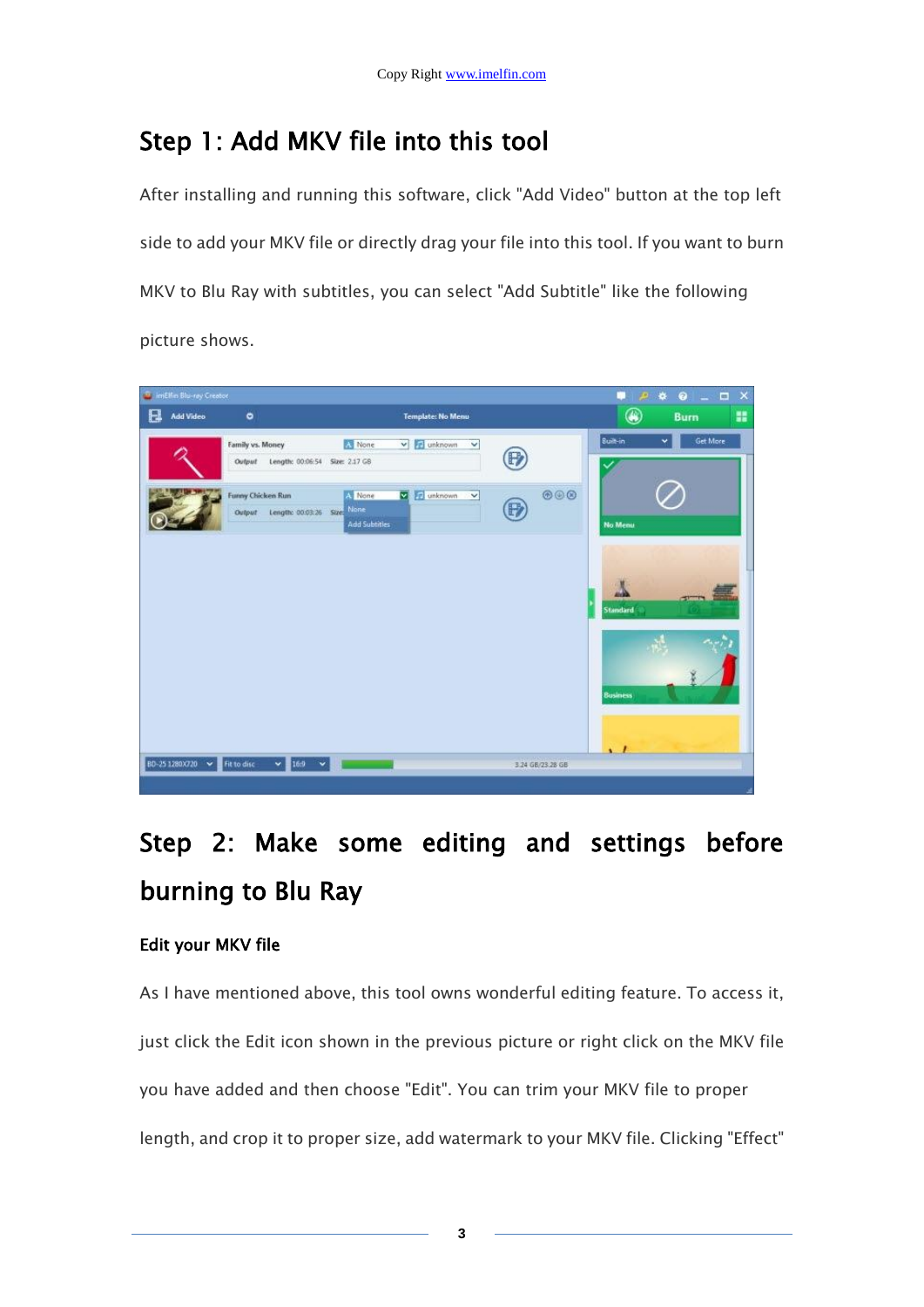button you can adjust its brightness, contrast, saturation,etc. 2D to 3D effect is also highly supported.



#### Set template for your MKV file

There are eight built-in templates for you to choose. You can also have access to various other templates by clicking "Get More" to download your preferred template for your MKV file at the right side of the window. The small "music" and "image" icons at the bottom make it possible for you to add music and background image to your video.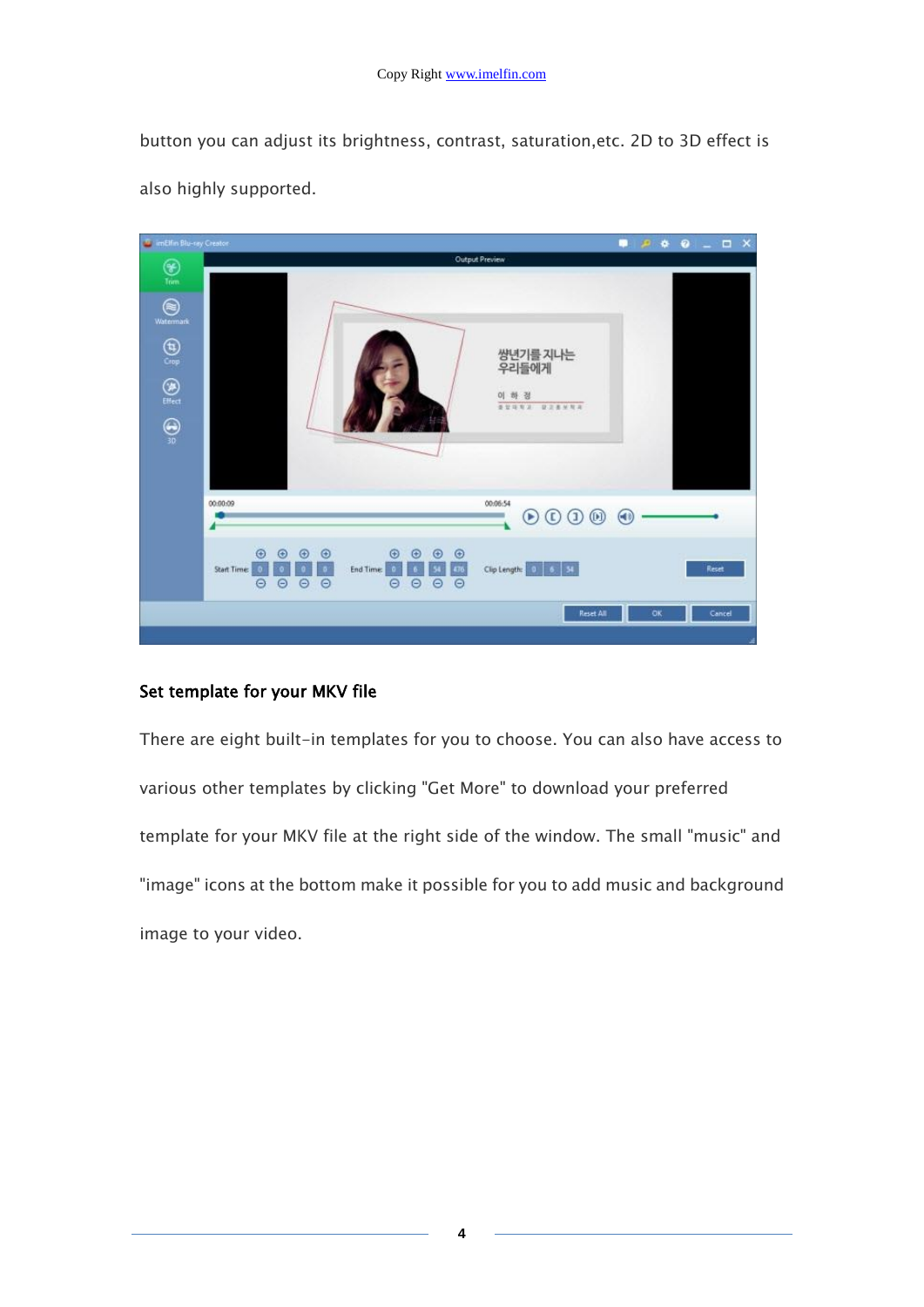

### Step 3: Burn MKV to Blu Ray

When everything is preset, click "Burn" button to come to the next step. It will allows you to choose whether to burn to "Folder" or "ISO File". At the lower place, you can choose where to save your file.

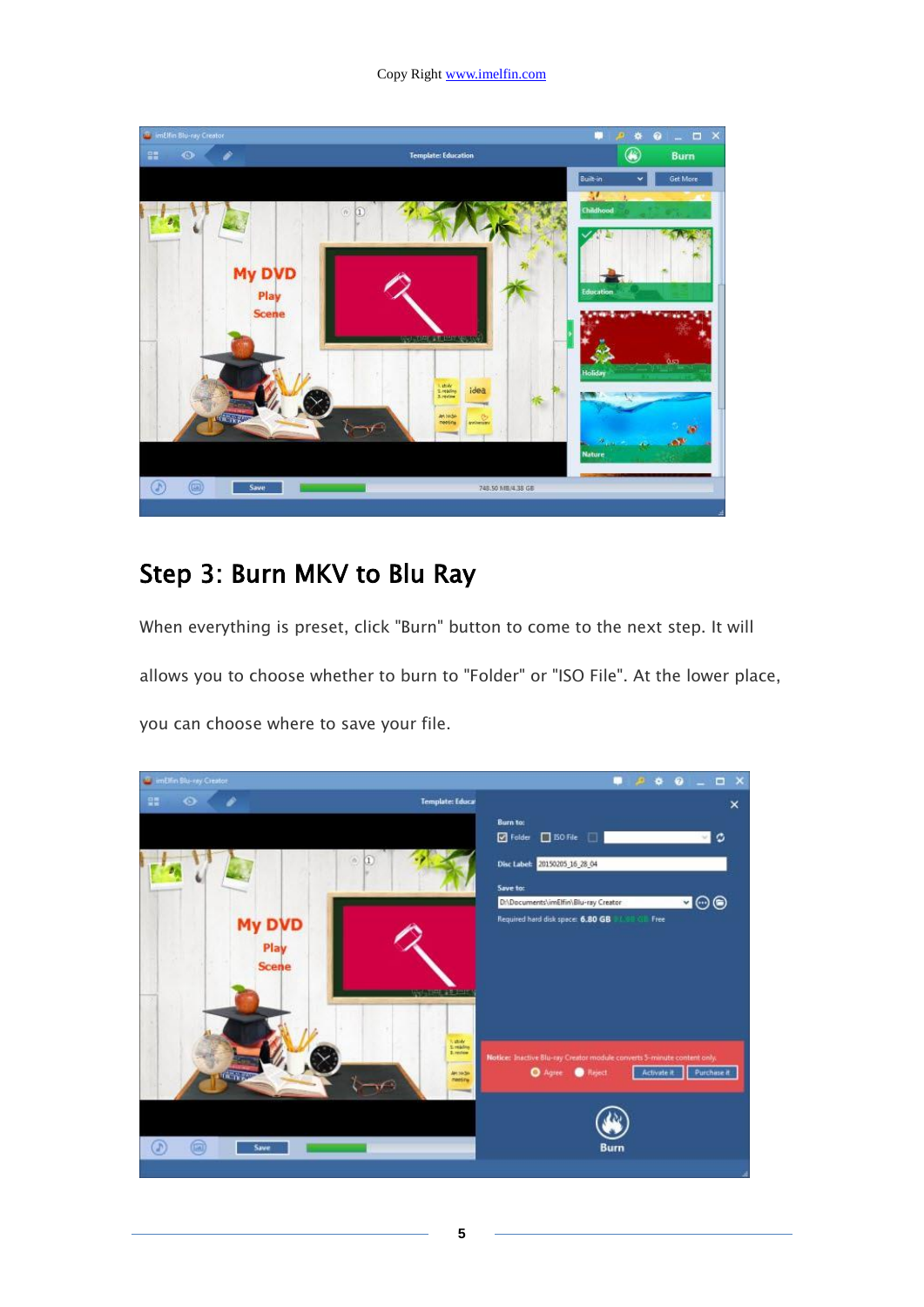After setting "Burn to" and "Save to" items, hit the "Burn" button at the bottom to start to convert and burn MKV to Blu Ray.

| imElfin Blu-ray Creator        | $\blacksquare \blacksquare \triangleright \blacklozenge \blacksquare \blacksquare \blacksquare \blacksquare \blacksquare \blacksquare \blacksquare \blacksquare$ |
|--------------------------------|------------------------------------------------------------------------------------------------------------------------------------------------------------------|
|                                |                                                                                                                                                                  |
| <b>Burning</b>                 |                                                                                                                                                                  |
|                                |                                                                                                                                                                  |
|                                |                                                                                                                                                                  |
|                                |                                                                                                                                                                  |
| Process: Family vs. Money.m2ts | Remained time: 00:01:42                                                                                                                                          |
| 25%                            |                                                                                                                                                                  |
|                                |                                                                                                                                                                  |
| Total                          | Remained time: 00:09:37                                                                                                                                          |
| 6%                             |                                                                                                                                                                  |
|                                |                                                                                                                                                                  |
|                                |                                                                                                                                                                  |
|                                |                                                                                                                                                                  |
|                                | Cancel                                                                                                                                                           |
|                                | When All Tasks End: Do Nothing<br>×<br>Æ                                                                                                                         |

Soon the burning process will be finished. After this, you can go to the preset output folder to get your file prepared for your Blu Ray disc. The last is just to insert a blank Blu Ray disc into your computer and drag the file into your Blu Ray disc folder.